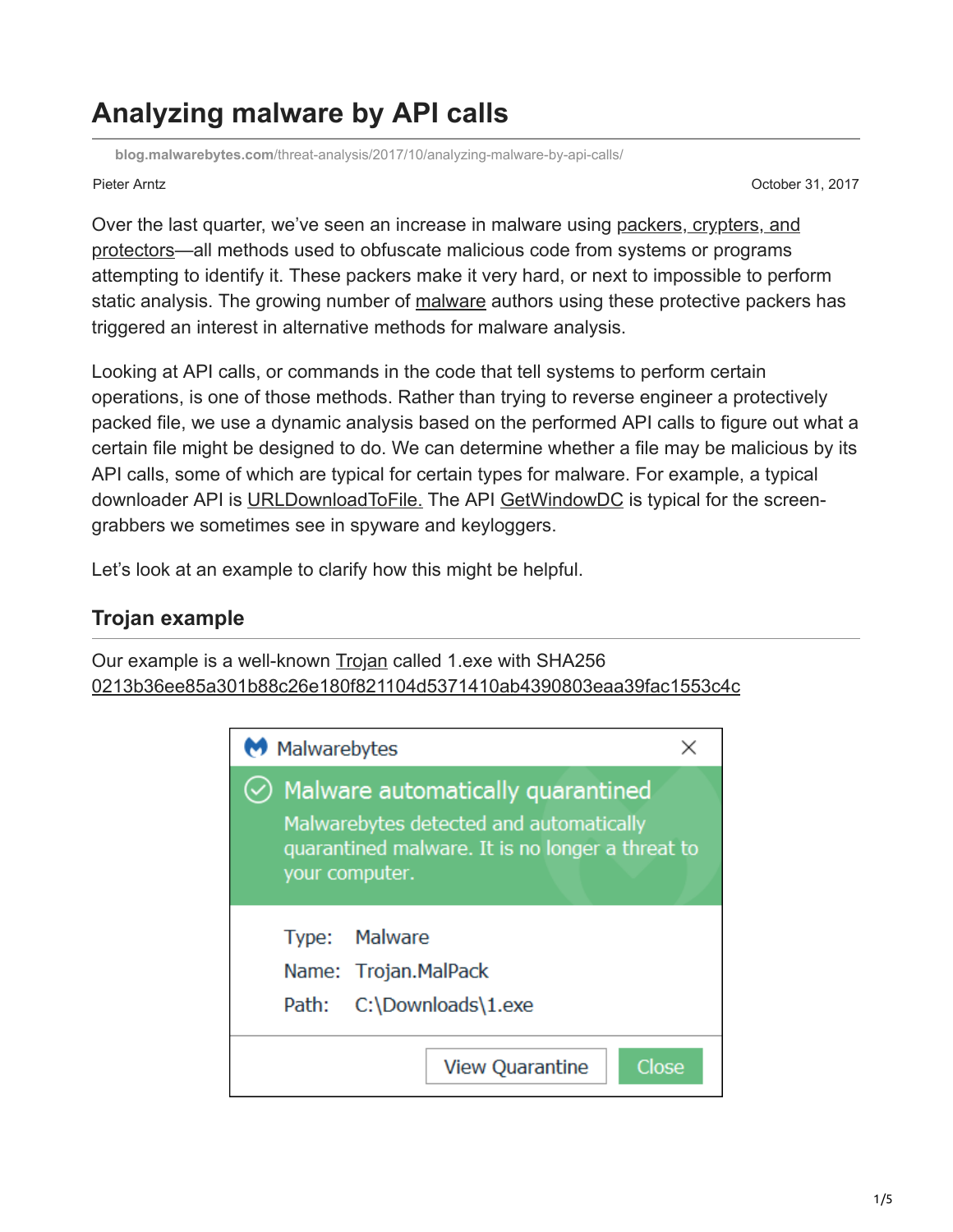The file is packed (with VMProtect), so my disassembler doesn't really know where to start. Since I'm no expert in reverse engineering, I will try to figure out what the file does by looking at the API calls performed during the sandboxed execution of the file.

This is the list of calls that we got from the sandbox (Deepviz):

| <b>Module Name</b>  | <b>Name</b>               |
|---------------------|---------------------------|
| <b>KERNEL32.DLL</b> | GetModuleHandleA          |
| <b>KERNEL32.DLL</b> | GetProcAddress            |
| ntdll.dll           | _wtoi                     |
| ole32.dll           | CreateStreamOnHGlobal     |
| <b>SHLWAPI.dll</b>  | <b>StrStrA</b>            |
| USER32.dll          | wsprintfA                 |
| <b>WINHTTP.dll</b>  | WinHttpOpen               |
| <b>KERNEL32.DLL</b> | GetModuleFileNameW        |
| <b>KERNEL32.DLL</b> | GetModuleHandleA          |
| <b>KERNEL32.DLL</b> | LoadLibraryA              |
| <b>KERNEL32.DLL</b> | LocalAlloc                |
| <b>KERNEL32.DLL</b> | LocalFree                 |
| <b>KERNEL32.DLL</b> | <b>GetModuleFileNameA</b> |
| <b>KERNEL32.DLL</b> | <b>ExitProcess</b>        |

For starters, let's have a look at what all these functions do. Here's what I found out about them on Microsoft:

### [GetModuleHandle function](https://msdn.microsoft.com/nl-nl/library/windows/desktop/ms683199(v=vs.85).aspx)

Retrieves a module handle for the specified module. The module must have been loaded by the calling process. GetModuleHandleA (ANSI)

# [GetProcAddress function](https://msdn.microsoft.com/nl-nl/library/windows/desktop/ms683212(v=vs.85).aspx)

Retrieves the address of an exported function or variable from the specified dynamic-link library (DLL).

[\\_wtoi](https://msdn.microsoft.com/en-us/library/yd5xkb5c.aspx)

Convert a string to integer.

# [CreateStreamOnHGlobal function](https://msdn.microsoft.com/nl-nl/library/windows/desktop/aa378980(v=vs.85).aspx)

This function creates a stream object that uses an HGLOBAL memory handle to store the stream contents. This object is the OLE-provided implementation of the IStream interface.

# [StrStr function](https://msdn.microsoft.com/en-us/library/windows/desktop/bb773436(v=vs.85).aspx)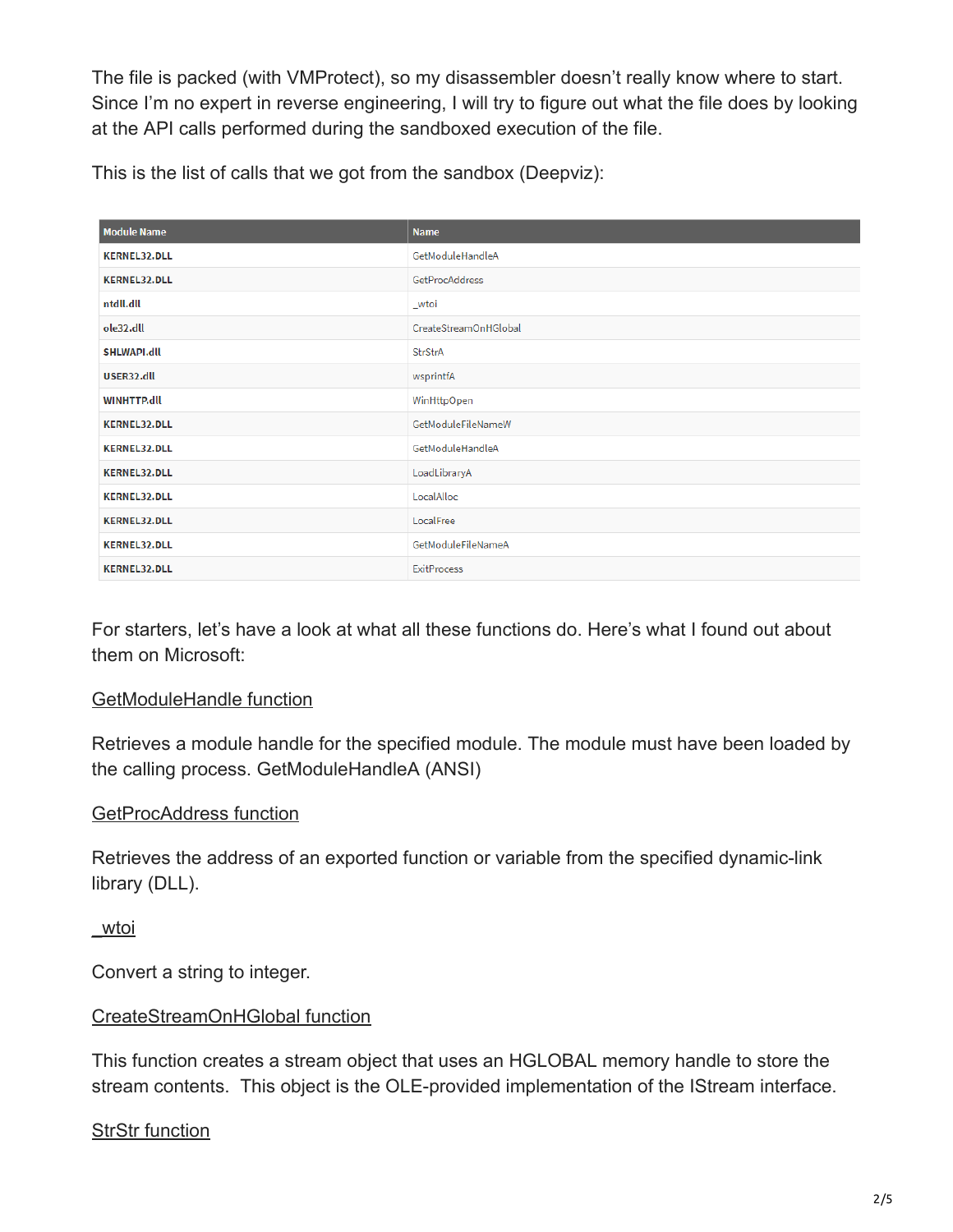Finds the first occurrence of a substring within a string. The comparison is case-sensitive. StrStrA (ANSI)

### [wsprintf function](https://msdn.microsoft.com/en-us/library/windows/desktop/ms647550(v=vs.85).aspx)

Writes formatted data to the specified buffer. Any arguments are converted and copied to the output buffer according to the corresponding format specification in the format string. wsprintfA (ANSI)

#### [WinHttpOpen function](https://msdn.microsoft.com/en-us/library/windows/desktop/aa384098(v=vs.85).aspx)

This function initializes, for an application, the use of WinHTTP functions and returns a WinHTTP-session handle.

#### [GetModuleFileName function](https://msdn.microsoft.com/nl-nl/library/windows/desktop/ms683197(v=vs.85).aspx)

Retrieves the fully qualified path for the file that contains the specified module. The module must have been loaded by the current process. GetModuleFileNameW (Unicode)

#### [LoadLibrary function](https://msdn.microsoft.com/nl-nl/library/windows/desktop/ms684175(v=vs.85).aspx)

Loads the specified module into the address space of the calling process. The specified module may cause other modules to be loaded. LoadLibraryA (ANSI)

#### [LocalAlloc function](https://msdn.microsoft.com/nl-nl/library/windows/desktop/aa366723(v=vs.85).aspx)

Allocates the specified number of bytes from the heap.

#### [LocalFree function](https://msdn.microsoft.com/nl-nl/library/windows/desktop/aa366730(v=vs.85).aspx)

Frees the specified local memory object and invalidates its handle.

#### [GetModuleFileName function](https://msdn.microsoft.com/nl-nl/library/windows/desktop/ms683197(v=vs.85).aspx)

Retrieves the fully qualified path for the file that contains the specified module. The module must have been loaded by the current process. GetModuleFileNameA (ANSI)

#### [ExitProcess function](https://msdn.microsoft.com/nl-nl/library/windows/desktop/ms682658(v=vs.85).aspx)

Ends the calling process and all its threads.

### **The key malicious indicators**

Not all of the functions shown above are indicative of the nature of an executable. But the API WinHttpOpen tells us that we can expect something in that area.

Following up on this function, we used [URL Revealer by Kahu Security](http://www.kahusecurity.com/tag/urlrevealer/) to check the destination of the traffic and found two URLs that were contacted over and over again.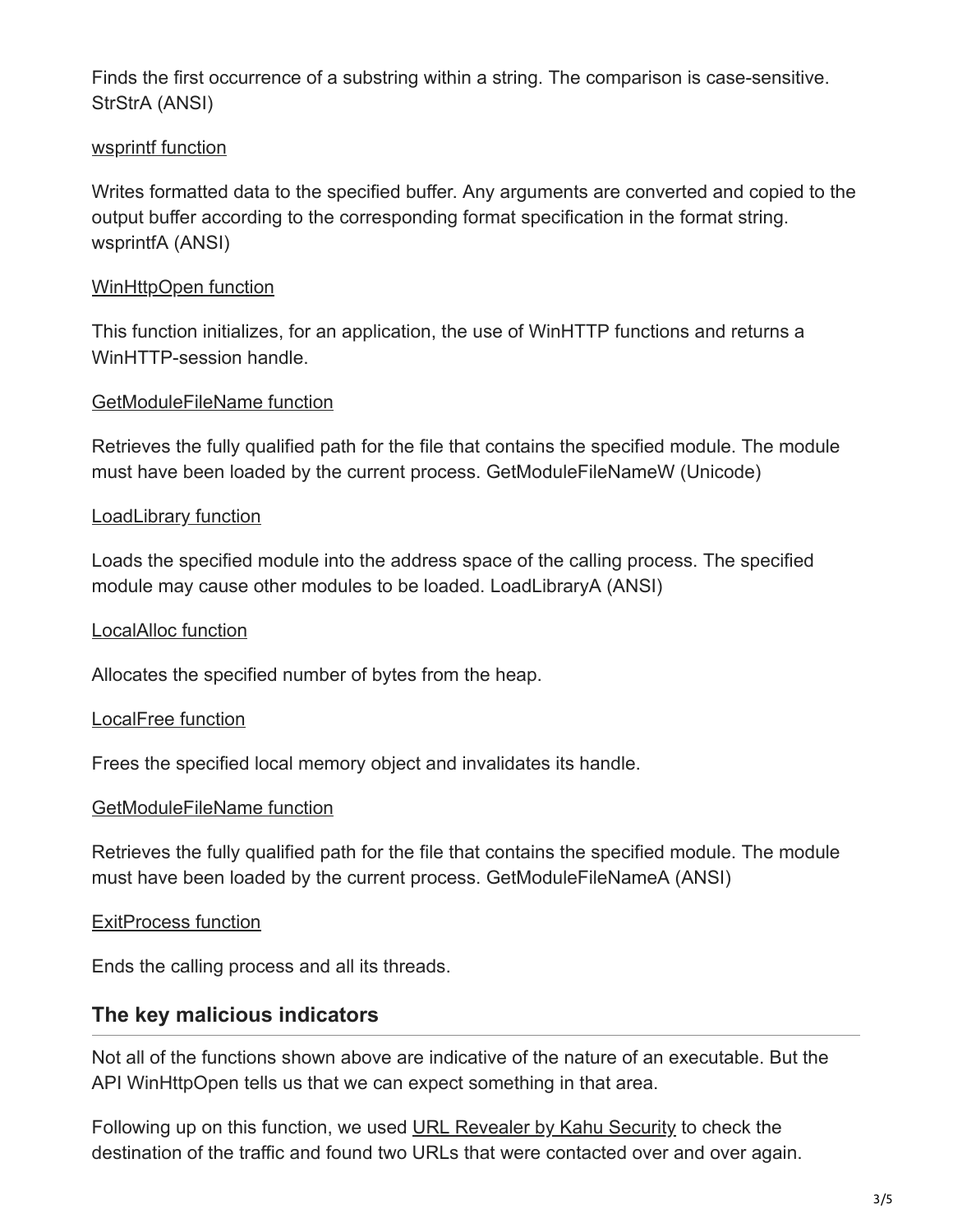#### GET http://twitter.com/pidoras6

POST http://www.virustotal.com/vtapi/v2/file/scan

This POST is what the [VirusTotal API](https://www.virustotal.com/nl/documentation/public-api/) expects when you want to submit a file for a scan.

The link to an old and abandoned Twitter handle was a bigger mystery, until I decided to use the Advanced Search in Twitter and found this Tweet that must have been removed later on.

| gandi @pidoras6 · 14 Aug 2014 |                                                   |  |  |  |  |
|-------------------------------|---------------------------------------------------|--|--|--|--|
|                               | $\uparrow$ $\uparrow$ $\uparrow$ 3 $\uparrow$ 2 4 |  |  |  |  |

In base64, this Tweet says: [https://w0rm.in/join/join.php](https://web.archive.org/web/20150104200316/http:/w0rm.in:80/join/). Unfortunately that site no longer resolves, but it used to be an underground board where website exploits were offered along with website hacking services around the same time the aforementioned Twitter profile was active.

This was a dead end on trying to figure out what the malware was trying to GET. So we tried another approach by figuring out what it was trying to scan at VirusTotal and used Wireshark to take a look at the packets.

|                                                                                     | Wireshark · Packet 568 · raw |  |  |  |  |  |  |
|-------------------------------------------------------------------------------------|------------------------------|--|--|--|--|--|--|
| [Type: multipart/form-data]                                                         |                              |  |  |  |  |  |  |
| First boundary: --------000000001466906\r\n                                         |                              |  |  |  |  |  |  |
| 4 Encapsulated multipart part: (text/plain)                                         |                              |  |  |  |  |  |  |
|                                                                                     |                              |  |  |  |  |  |  |
| Content-Disposition: form-data; name="apikey"\r\n                                   |                              |  |  |  |  |  |  |
| Content-Type: text/plain\r\n\r\n                                                    |                              |  |  |  |  |  |  |
| 4 Line-based text data: text/plain                                                  |                              |  |  |  |  |  |  |
| f25133d9068704c23335fc39a7351828fa80c5dde894d731d5450cf8ab8569e8                    |                              |  |  |  |  |  |  |
| Boundary: \r\n-------000000001466906\r\n                                            |                              |  |  |  |  |  |  |
| Encapsulated multipart part: (application/x-msdownload)                             |                              |  |  |  |  |  |  |
| Content-Disposition: form-data; name="file"; filename="1.exe"\r\n                   |                              |  |  |  |  |  |  |
| Content-Type: application/x-msdownload\r\n                                          |                              |  |  |  |  |  |  |
| Content-Transfer-Encoding: binary\r\n\r\n                                           |                              |  |  |  |  |  |  |
| $\triangleright$ Media Type                                                         |                              |  |  |  |  |  |  |
|                                                                                     |                              |  |  |  |  |  |  |
| 36 0d 0a 43 6f 6e 74 65 6e 74 2d 44 69 73 70 6f<br>6Conte nt-Dispo<br>000001e0      |                              |  |  |  |  |  |  |
| sition: form-dat<br>73 69 74 69 6f 6e 3a 20 66 6f 72 6d 2d 64 61 74<br>000001f0     |                              |  |  |  |  |  |  |
| 61 3b 20 6e 61 6d 65 3d 22 66 69 6c 65 22 3b 20<br>a; name= "file";<br>00000200     |                              |  |  |  |  |  |  |
| $filename = "1.exe"$<br>66 69 6c 65 6e 61 6d 65 3d 22 31 2e 65 78 65 22<br>00000210 |                              |  |  |  |  |  |  |
| 0d 0a 43 6f 6e 74 65 6e 74 2d 54 79 70 65 3a 20<br>. Conten t-Type:<br>00000220     |                              |  |  |  |  |  |  |
| applicat ion/x-ms<br>61 70 70 6c 69 63 61 74 69 6f 6e 2f 78 2d 6d 73<br>00000230    |                              |  |  |  |  |  |  |
| download Conten<br>00000240 64 6f 77 6e 6c 6f 61 64 0d 0a 43 6f 6e 74 65 6e         |                              |  |  |  |  |  |  |
| 74 2d 54 72 61 6e 73 66<br>65 72 2d 45 6e 63 6f 64<br>t-Transf er-Encod<br>00000250 |                              |  |  |  |  |  |  |
| ing: bin aryM<br>00000260 69 6e 67 3a 20 62 69 6e 61 72 79 0d 0a 0d 0a 4d           |                              |  |  |  |  |  |  |